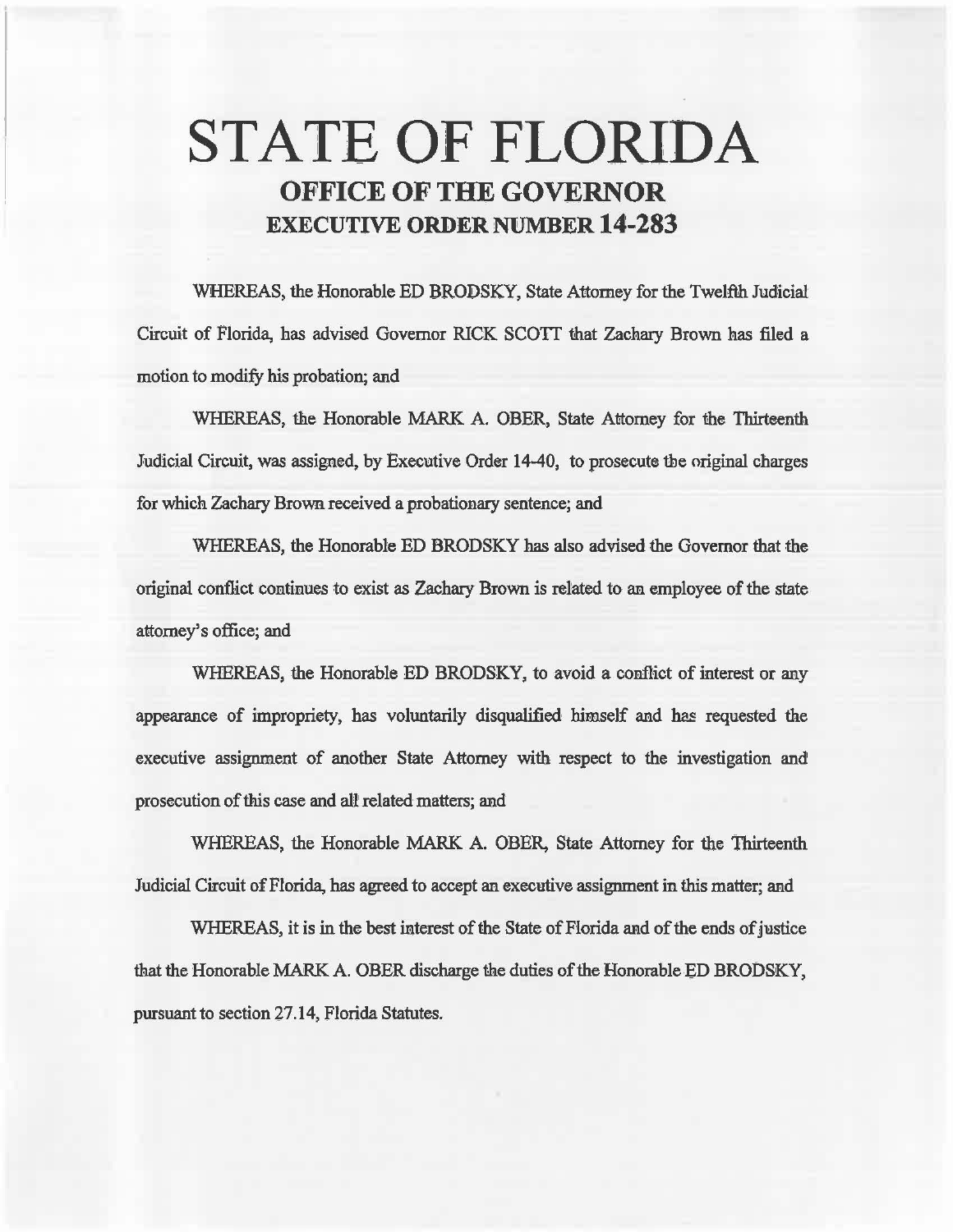NOW, THEREFORE, I, RICK SCOTT, Governor of Florida, in obedience to my solemn constitutional duty to "take care that the laws be faithfully executed," and pursuant to the Constitution and laws of the State of Florida, issue the following Executive Order, effective immediately:

## Section 1.

The Honorable MARK A. OBER, State Attorney for the Thirteenth Judicial Circuit of Florida, referred to as the "Assigned State Attorney," is assigned to discharge the duties of the Honorable ED BRODSKY, State Attorney for the Twelfth Judicial Circuit of Florida, as they relate to the investigation, prosecution and all matters related to Zachary Brown.

### Section 2.

The Assigned State Attorney or one or more Assistant State Attorneys and Investigators, who have been designated by the Assigned State Attorney, shall proceed immediately to the Twelfth Judicial Circuit of Florida, and are vested with the authority to perform the duties prescribed herein.

#### Section 3.

All residents of the Twelfth Judicial Circuit are requested, and all public officials are directed, to cooperate and render whatever assistance is necessary to the Assigned State Attorney, so that justice may be served.

#### Section 4.

The period of this Executive Assignment shall be for one (1) year, to and including October 30, 2015.